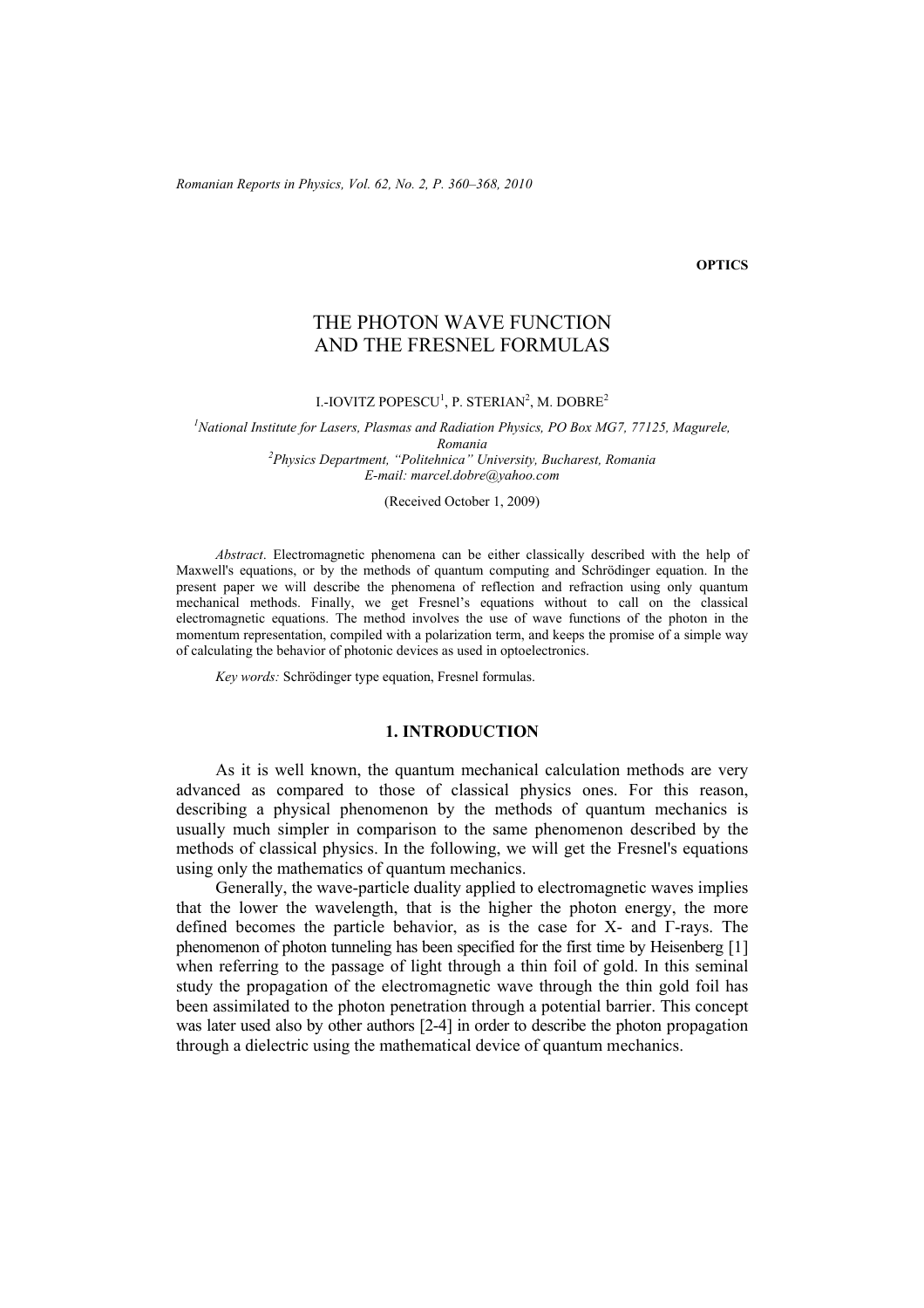## **2. THE LINK BETWEEN THE PHOTON WAVE FUNCTION AND THE ELECTROMAGNETIC FIELDS WAVE**

 The method of the wave function of the photon is presented in [5–7] with the help of the hexa-vector *Q* introduced by Plücker and Kayley [8, 9]. Thus, we will define

$$
\vec{Q}_A = \vec{E} + i\vec{B}, \qquad \vec{Q}_B = \vec{D} + i\vec{H}, \qquad (1)
$$

with

$$
\vec{D} = \varepsilon \vec{E}, \qquad \vec{B} = \mu \vec{H} \,. \tag{2}
$$

The photon wave function is a linear combination of these two vectors

$$
\vec{\Psi} = K_A \vec{Q}_A + K_B \vec{Q}_B , \qquad (3)
$$

where  $K_A$  and  $K_B$  are complex coefficients. For a homogeneous and transparent medium we have

$$
\vec{\Psi} = |C| \frac{1}{\sqrt{8\pi}} \left( \frac{\sqrt{\varepsilon}}{n+1} \vec{Q}_A + \frac{\sqrt{\mu}}{n+1} \vec{Q}_B \right) = |C| \frac{1}{\sqrt{8\pi}} \left( \sqrt{\varepsilon} \vec{E} + i \sqrt{\mu} \vec{H} \right), \tag{4}
$$

where  $|C|^2$  is the normalization factor. By identifying the constants in eq. (4) we obtain the following system of equations

$$
K_A + \varepsilon K_B = |C| \frac{1}{\sqrt{8\pi}} \sqrt{\varepsilon}, \quad K_B + \mu K_B = |C| \frac{1}{\sqrt{8\pi}} \sqrt{\mu},
$$
 (5)

with the solutions

$$
K_A = |C| \frac{1}{\sqrt{8\pi}} \frac{\sqrt{\varepsilon}}{n+1}, \quad K_B = |C| \frac{1}{\sqrt{8\pi}} \frac{\sqrt{\mu}}{n+1}.
$$
 (6)

In this case the normalization condition reads

$$
\int \vec{\Psi}^+ \vec{\Psi} \, dxdydz = |C|^2 \int \frac{\vec{E} \vec{D} + \vec{H} \vec{B}}{8\pi} dxdydz \tag{7}
$$

The wave function from (4) can also be represented in the following matrix form

$$
\vec{\Psi} \rightarrow |C| \frac{1}{\sqrt{8\pi}} \begin{bmatrix} \sqrt{\varepsilon} E_x + \sqrt{\mu} H_x \\ \sqrt{\varepsilon} E_y + \sqrt{\mu} H_y \\ \sqrt{\varepsilon} E_z + \sqrt{\mu} H_z \end{bmatrix} = \begin{bmatrix} \Psi_x \\ \Psi_y \\ \Psi_z \end{bmatrix}
$$
(8)

or using the algebra of spin 1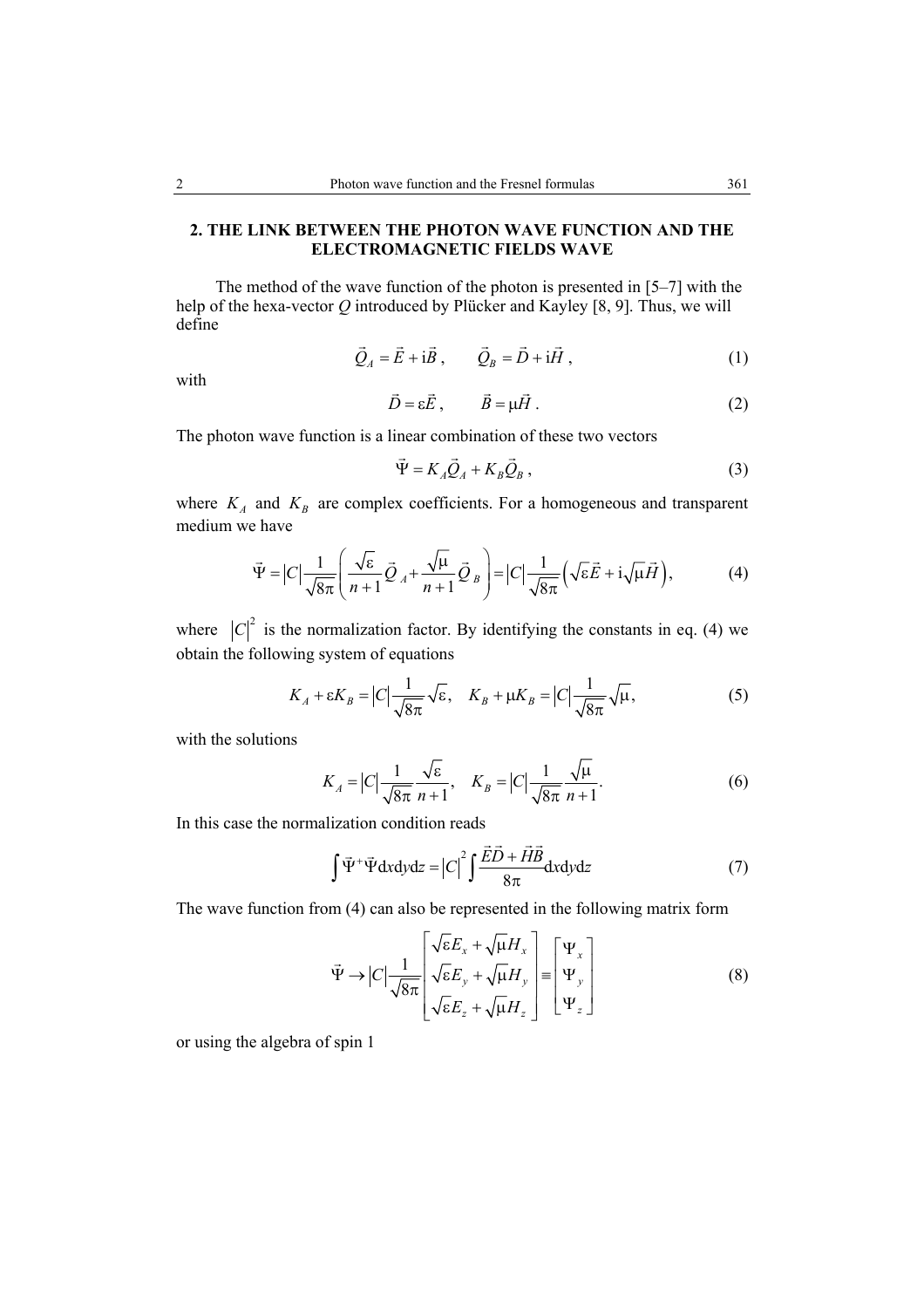$$
\vec{\delta} = \begin{bmatrix} 0 & 0 & 0 \\ 0 & 0 & -i \\ 0 & i & 0 \end{bmatrix} \vec{t}_1 + \begin{bmatrix} 0 & 0 & i \\ 0 & 0 & 0 \\ -i & 0 & 0 \end{bmatrix} \vec{t}_2 + \begin{bmatrix} 0 & -i & 0 \\ i & 0 & 0 \\ 0 & 0 & 0 \end{bmatrix} \vec{t}_3,
$$
(9)

$$
\vec{\delta} \times \vec{\delta} = i\vec{\delta}, \quad \vec{\delta}^+ = \vec{\delta}, \tag{10}
$$

the wave equation for photon becomes [7]

$$
\frac{\partial}{\partial t} (\Psi^+ \Psi) + \nabla \cdot (\nu \Psi^+ \vec{S} \Psi) = 0.
$$
\n(11)

By adding and subtracting the term 2 2  $2^{2}$ 1  $v^2$   $\partial t$  $\frac{\partial^2}{\partial t^2} \Psi$  we finally get

$$
\left(\Delta - \frac{1}{c^2} \frac{\partial^2}{\partial t^2}\right) \Psi + \frac{1}{c^2} \left(1 - n^2\right) \frac{\partial^2 \Psi}{\partial t^2} = 0.
$$
 (12)

In the case of propagation through a dielectric medium eq. (12) can be written

$$
\left(\Delta - \frac{1}{c^2} \frac{\partial^2}{\partial t^2}\right) \Psi - K^2 \Psi = 0,
$$
  
\n
$$
K \equiv \frac{\omega}{c} \sqrt{1 - n^2}.
$$

With the notation introduced in [10.11] the potential of dielectric medium has the form

$$
U = c\hbar K = \hbar \omega \sqrt{1 - n^2} \ . \tag{14}
$$

Finally, the energy of a quantum particle, in particular that of a photon  $(m_0 = 0)$ which moves in an electromagnetic field characterized by a potential vector *A* and a scalar one Φ , as well as in our scalar potential *U* , associated to the dielectric medium, may be written:

$$
E = q\Phi + \left[ \left( m_0 c^2 + U \right)^2 + \left( c\vec{p} - q\vec{A} \right)^2 \right]^{\frac{1}{2}}.
$$
 (15)

## 3**. PHOTONS AND STEP POTENTIAL**

It should be emphasized that the photon wave function introduced above has not the significance of amplitude of spatial location like in non-relativistic quantum mechanics, the notion of photon coordinate being void of any physical content.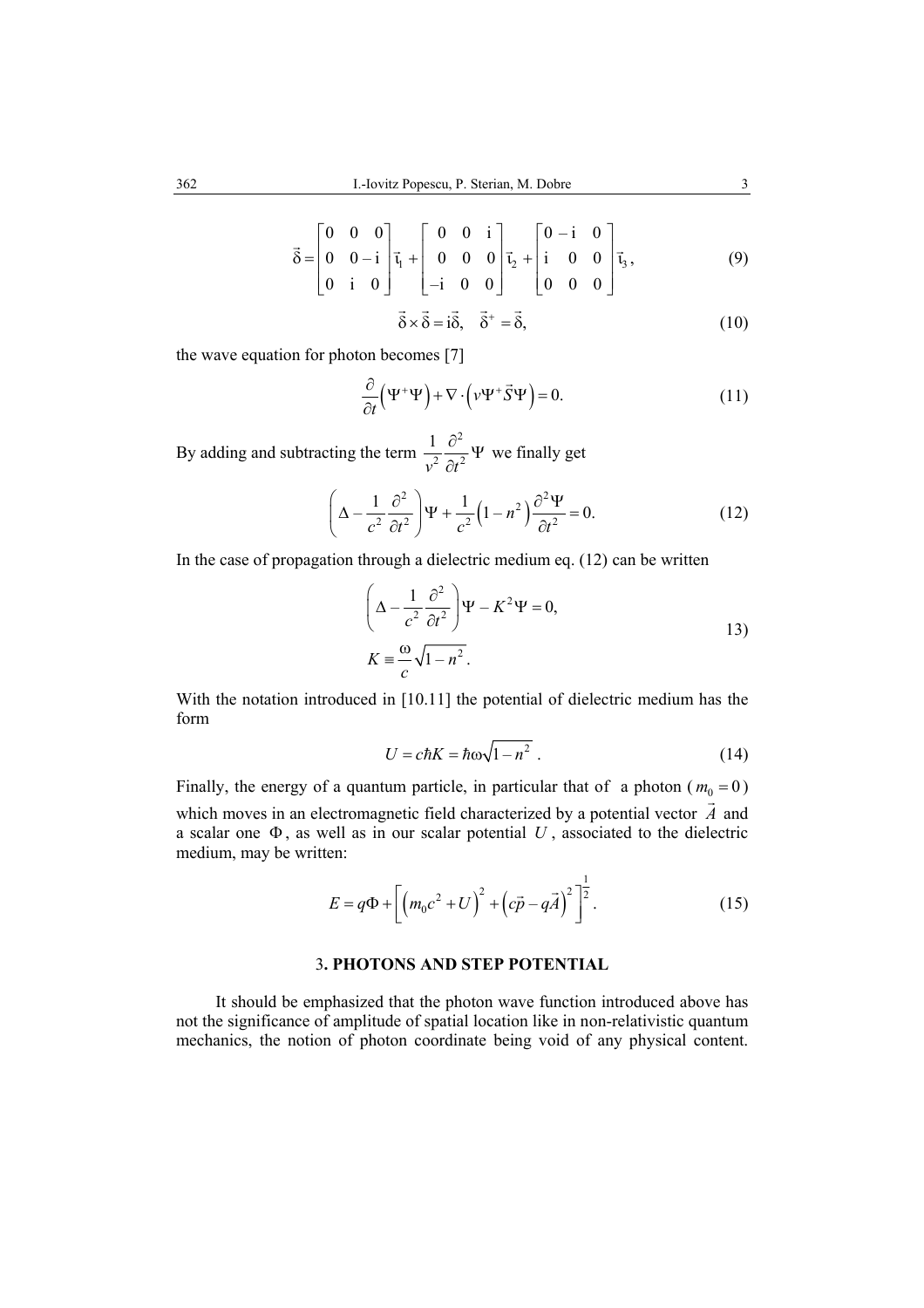However, the concept proves to be beneficial and is used by some authors who apply quantum mechanics methods to describe the electromagnetic phenomena with the help of photons [12].

Let us further consider the step potential from Fig.1 associated to the interface between two dielectric media characterized by the potentials  $U_1$  and  $U_2$ .



Fig. 1 – One-dimensional potential for along  $U_2$  direction, perpendicular to dielectric interface.

The wave functions of the photon in momentum representation, solutions of Eq. (12), are in case of one-dimensional potential from Fig.1 the following:

$$
x \le 0, \quad \Phi_1 = Ae^{\frac{i}{\hbar}p_{x1}x} + Be^{-\frac{i}{\hbar}p_{x1}x}, \tag{16}
$$

$$
x \ge 0, \quad \Phi_2 = Ce^{\frac{1}{h}p_{x2}x}.
$$
 (17)

In Fig. 1 we suppose that the incident particle, in our case the photon, moves from left to right. We have to note that the momenta  $p_{x1}$  and  $p_{x2}$  may be real or imaginary inasmuch as the quantity  $(E^2 - U^2)$  may be positive or negative (see eq. (15)), which means that we have a progressive or a real decreasing exponential wave. We mention that there are media with the refractive index  $n < 1$ , in which case the potential U is imaginary, and the quantity  $(E^2 - U^2)$  can become negative. In addition, we will also assume that the particle - photon possesses an energym definition, we will disc assume that the particle photon possesses an energy<br>momentum quadrivector  $E, \vec{p}$  and a unit vector,  $\vec{\Pi}$ , orthogonal to the moving direction of the particle, the latter being the photon polarization vector. Consequently, the wave function will be completed with this additional vector, that is the the new wave function is the product of the original wave function depending on coordinate  $\Phi(r)$ , and the polarization vector  $\overline{\Pi}$ , namely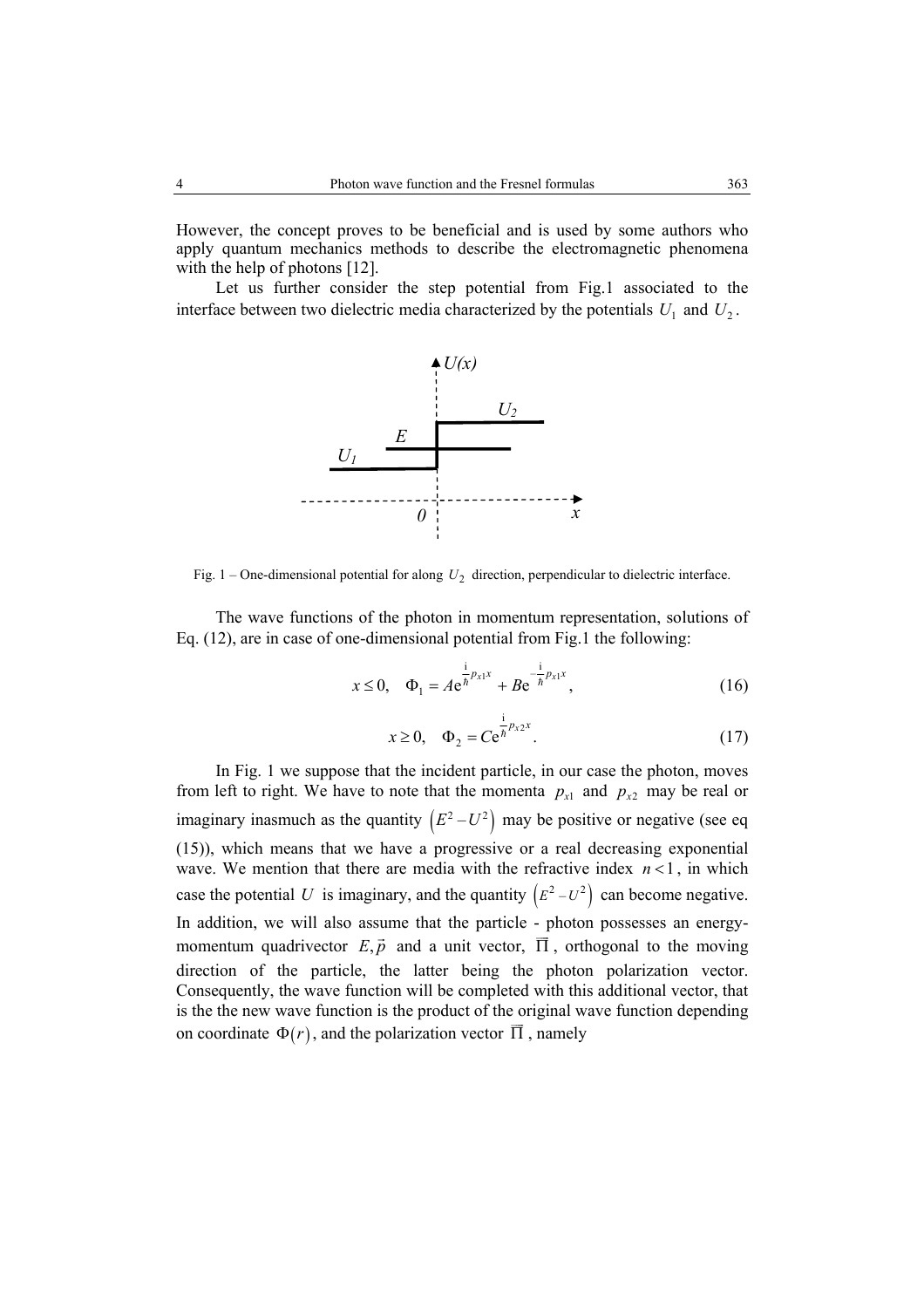$$
\vec{\Xi} = \Phi(r)\vec{\Pi} \,. \tag{18}
$$

The reflection and transmission coefficients on the step potential from Fig. 1 are obtained immediately from the continuity of the corresponding wave functions

$$
x \le 0, \quad \vec{\Xi}_1 = A \vec{\Pi} e^{\frac{i}{\hbar} p_{x1} x} + B \vec{\Pi} e^{-\frac{i}{\hbar} p_{x1} x}, \tag{19}
$$

$$
x \ge 0, \quad \vec{\Xi}_2 = C \vec{\Pi} e^{\frac{i}{\hbar} p_{x2} x}.
$$

## **4. THE FRESNEL RELATIONS**

The continuity conditions of (19) and (20) at the potential step in  $x = 0$  leads to

$$
\frac{\overrightarrow{\Pi_1}}{\overrightarrow{\Pi_0}} \frac{B}{A} = \frac{p_{x1} - p_{x2}}{p_{x1} + p_{x2}},
$$
\n(21)

$$
\frac{\overrightarrow{\Pi_2}}{\overrightarrow{\Pi_0}} \frac{C}{A} = \frac{2p_{x1}}{p_{x1} + p_{x2}}.
$$
 (22)

Using further the relations (21) and (22) and the fact that the passage of particles from medium 1 characterized by the potential  $U_1$  to medium 2 characterized by potential  $U_2$  conserves the particle momentum parallel to the dielectric interface [12], a simple calculation (see Annex), leads immediately to

$$
\frac{\overrightarrow{\Pi_1}}{\overrightarrow{\Pi_0}} \frac{B}{A} = -\frac{\sin(\theta_1 - \theta_2)}{\sin(\theta_1 + \theta_2)},
$$
\n(23)

and, respectively, to

$$
\frac{\overrightarrow{\Pi_2}}{\overrightarrow{\Pi_0}} \frac{C}{A} = -\frac{2\cos\theta_1 \sin\theta_2}{\sin(\theta_1 + \theta_2)}.
$$
 (24)

We find two particular situations, any other case being a linear combination of these two, namely:

a) the polarization vector is perpendicular to the incidence plane  $\overrightarrow{\Pi_1}$ ;

b) the polarization vector is parallel to the incidence plane  $\overrightarrow{\Pi_{\parallel}}$ ;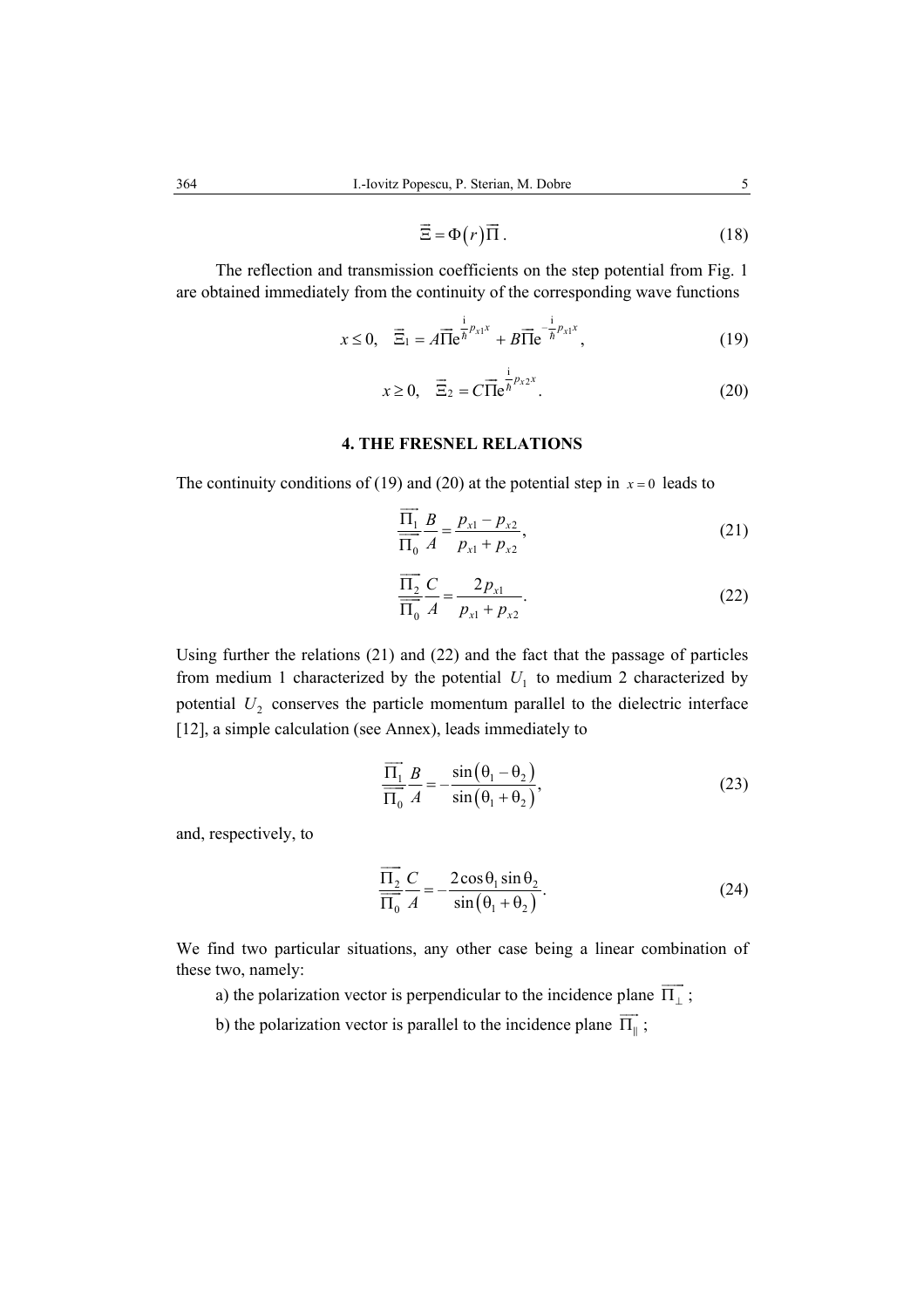

Fig. 2 – Indices 0, 1 and 2 refer to the incident, reflected and transmitted photon: a)  $\overline{\Pi_{\perp}}$  vectors normal to the incidence plane ; b)  $\overline{\Pi_{\parallel}}$ vectors parallel to the incidence plane.

As can be seen from Fig. 2a the perpendicular polarization vectors  $\overrightarrow{\Pi_{\perp}}$  are parallel to each other, and so the direction cosines are

$$
\frac{\vec{\Pi}_{\perp 1}}{\vec{\Pi}_{\perp 0}} = 1,\tag{25}
$$

$$
\frac{\vec{\Pi}_{\perp 2}}{\vec{\Pi}_{\perp 0}} = 1,
$$
\n(26)

This allows us to write for the amplitude of the wave functions, in conformity to Eq. (23) and (24) the following relationships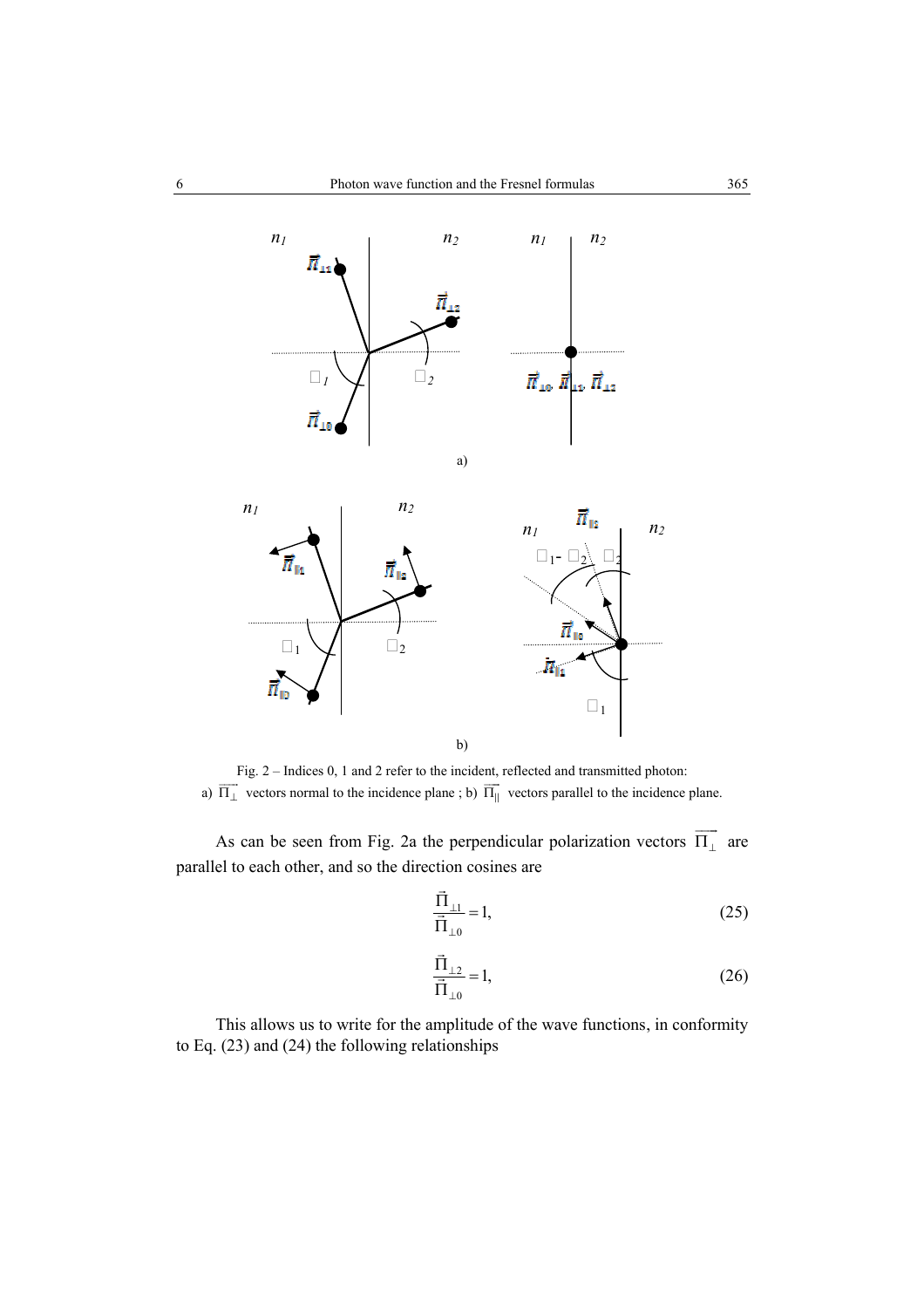$$
B_{\perp} = -A_{\perp} \frac{\sin(\theta_1 - \theta_2)}{\sin(\theta_1 + \theta_2)},
$$
\n(27)

$$
C_{\perp} = A_{\perp} \frac{2 \cos \theta_1 \sin \theta_2}{\sin \left(\theta_1 + \theta_2\right)},
$$
\n(28)

that is Fresnel relations for the case of perpendicular polarization.

In the case of parallel polarization, for Fig. 2b we get the polarization vectors ratios:  $\rightarrow$ 

$$
\frac{\Pi_{\parallel 2}}{\Pi_{\parallel 0}} = \cos(\theta_1 - \theta_2),\tag{29}
$$

and

$$
\frac{\vec{\Pi}_{\parallel 2}}{\vec{\Pi}_{\parallel 1}} = \cos \left[ \pi - \left( \theta_1 + \theta_2 \right) \right].
$$
\n(30)

Dividing further the last two relationships it results

$$
\frac{\vec{\Pi}_{\parallel\parallel}}{\vec{\Pi}_{\parallel 0}} = -\frac{\cos(\theta_1 - \theta_2)}{\cos(\theta_1 + \theta_2)}.
$$
\n(31)

Finally, using Eq. (29) and (31) in Eq. (23) and (24) we get for photons with parallel polarization vectors contained in the incident plane following amplitudes:

$$
B_{\parallel} = A_{\parallel} \frac{\sin(\theta_1 - \theta_2)}{\sin(\theta_1 + \theta_2)} \frac{\cos(\theta_1 + \theta_2)}{\cos(\theta_1 - \theta_2)},
$$
(32)

$$
C_{\parallel} = A_{\parallel} \frac{2 \cos \theta_1 \sin \theta_2}{\sin \left(\theta_1 + \theta_2\right)} \frac{1}{\cos \left(\theta_1 - \theta_2\right)},
$$
(33)

or more

$$
B_{\parallel} = A_{\parallel} \frac{\tan(\theta_1 - \theta_2)}{\tan(\theta_1 + \theta_2)},
$$
\n(34)

$$
C_{\parallel} = A_{\parallel} \frac{2 \cos \theta_1 \sin \theta_2}{\sin \left(\theta_1 + \theta_2\right) \cos \left(\theta_1 - \theta_2\right)}.
$$
 (35)

The relationships (34) and (35) are Fresnel's relations for the case of parallel polarization.

We have obtained in this way the Fresnel relations, for perpendicular as well as for parallel polarization, without any appeal to Maxwell's equations, or to continuity relations for the electric and magnetic fields in the separation area between dielectrics.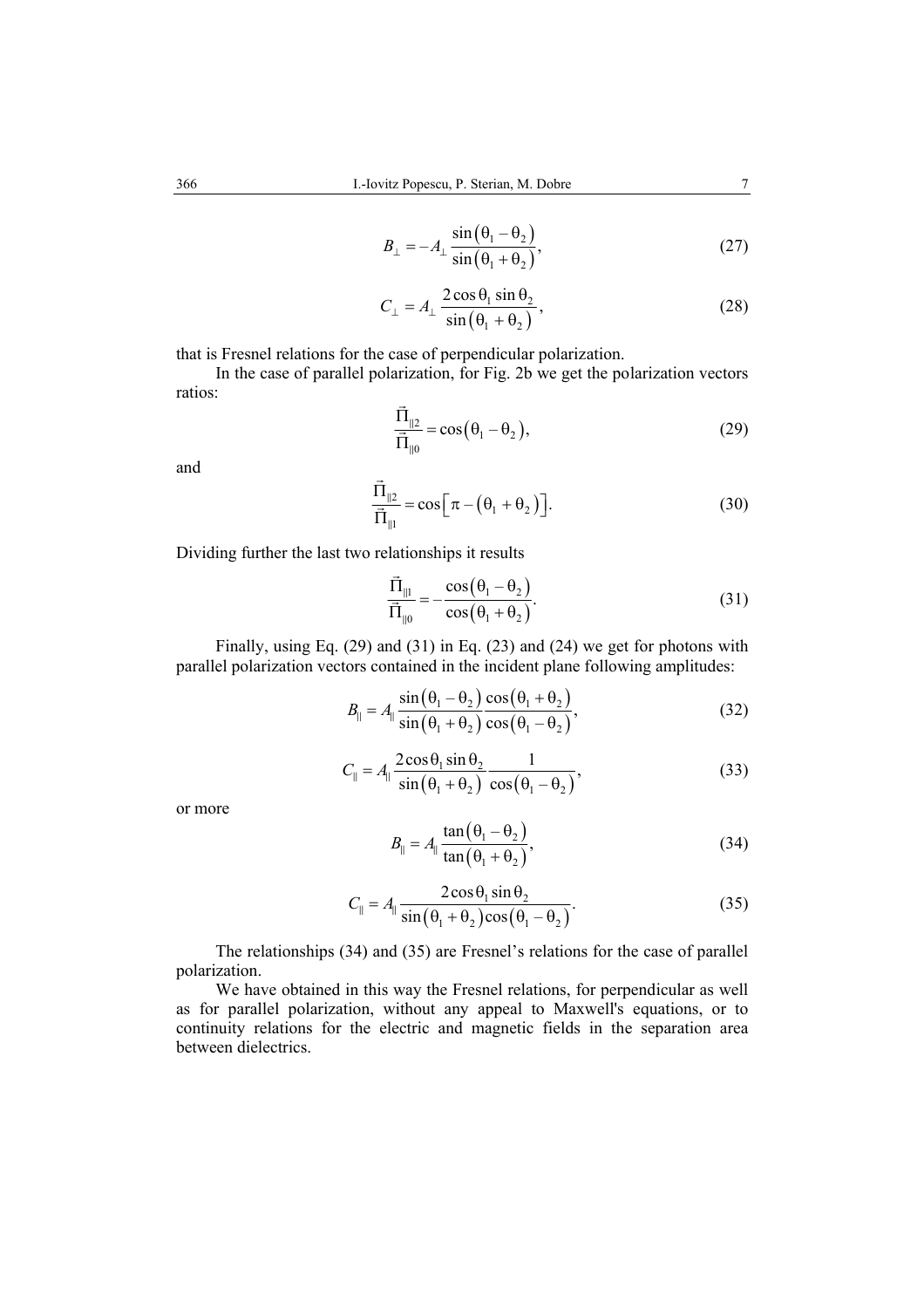- 1. W. Heisenberg, *Physikalische Prinzipien der Quantentheorier*, S. Hirzel Verlag, Stuttgard, 1930, p.40 footnote & p.42.
- 2. L. de Broglie, *The Reinterpretation of Wave Mechanics*, Found. Phys., **1** (1971).
- 3. C. Philippidis, C. Dewdney, B.J. Hiley, *Quantum Interference and the Quantum Potential*, Nuovo Cim., **52 B**, 11 (1979).
- 4. N. Marinescu, R.E. Nistor, *Quantum Description of Microwave Passive Circuits*, Can. J. Phys., **68**, 1122 (1990).
- 5. R. E. Nistor, I.-Iovitz Popescu, N. Ionescu-Pallas, *A Schrödinger type explanation of Fresnel formulas*, Journal of Optoelectronics and Advanced Materials, **9**, *8*, 2408–2412, (2007); http://inoe.inoe.ro/joam/index.php?option=magazine&op=view&idu=836&catid=16
- 6. I.-Iovitz Popescu**,** R. E. Nistor, E. Petrescu, *On the energy transfer in an optical coupler*, Journal of Optoelectronics and Advanced Materials**, 9,** *8*, 2413–2418, (2007); http://inoe.inoe.ro/joam/ index.php?option= magazine&op=view&idu=837&catid=16.
- 7. R.E. Nistor, *Quantum Aspects of Photon Propagation in Transparent Infinite Media*, Romanian Reports in Physics, **60**, *3*, 471–491 (2008); http://www.infim.ro/rrp/2008\_60\_3/07-471-491.pdf.
- 8. Nicholas Ionescu-Pallas, *Electrodynamics of Moving Media and the Relativity Theory*, Preprint, Institute of Atomic Physics, Theoretical Physics, **72**, 1968.
- 9. John David Jackson, *Classical Electrodynamics*, Vol. II, Chapter 17, John Willey & Sons, Inc. New York, 1999.
- 10. R. E. Nistor, E. Petrescu, *Waveguide Optogalvanic Device*, Czechoslovak Journal of Physics, **54**, *12*, 1483–1493 (2004); http://adsabs.harvard.edu/abs/2004CzJPh..54.1483N.
- 11. Nicolae Marinescu and Rudolf Nistor, *Quantum Feature of Microwave Propagation in a Rectangular Waveguide*, Z. Naturforsch., **45a**, 953–957 (1990).
- 12. L. Landau, E. Lifchitz, *Mecanique*, Editions Mir, Moscou, 1969, p. 26.

#### **ANNEX**

To obtain eq. (23) and (24) we consider the following:

In order to obtain the equations (23) and (24) let us consider Fig.A1. When a particle crosses the interface between two media with potentials  $U_1$  and  $U_2$ respectively, the parallel momentum component to this interface is conserved [12], that is



Fig. A1 – The photon moments in two dielectric media with  $n_2 < n_1$ .